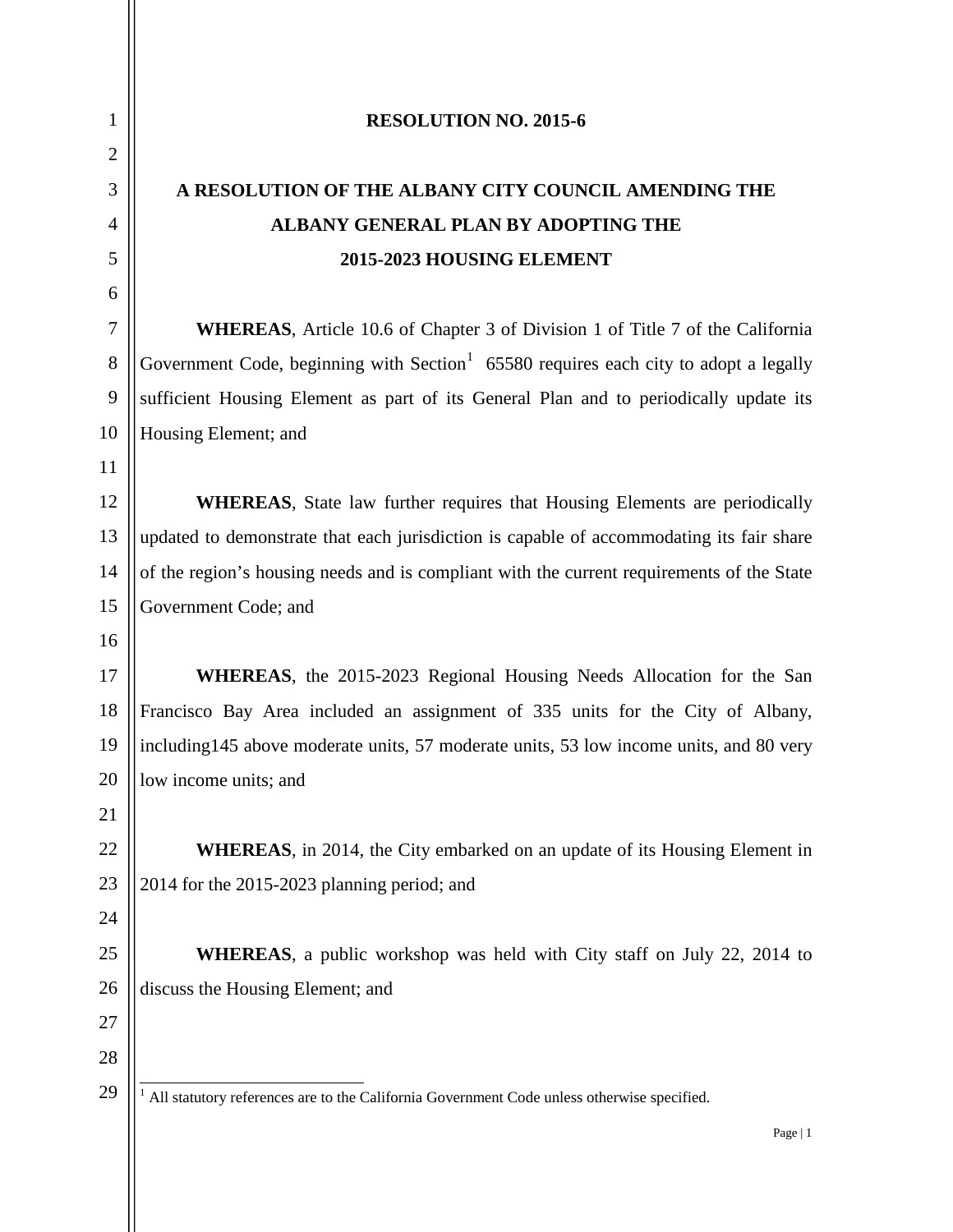**WHEREAS**, the Planning and Zoning Commission conducted study sessions on the revised Draft and related data on July 23, 2014, September 10, 2014, September 24, 2014, October 8, 2014, and made a recommendation to the City Council to forward the Housing Element to HCD on October 8, 2014; and

**WHEREAS,** the City Council reviewed the draft 2015-2023 Housing Element on October 21, 2014 and moved to send the draft to the State Department of Housing & Community Development for review; and

**WHEREAS**, a Working Draft of the Housing Element was submitted to the State Department of Housing and Community Development (HCD) on October 22, 2014; and

**WHEREAS**, HCD comments on the Draft were received on December 1, 2014; and

**WHEREAS,** the Planning and Zoning Commission considered additional revisions (Addenda) to the Housing Element on December 10, 2014, in response to HCD's comments; and

**WHEREAS**, the City of Albany implemented outreach measures to reach all economic segments of the community in the course of completing its Housing Element, and has incorporated public input in the Draft document; and

**WHEREAS**, the Draft 2015-2023 Housing Element demonstrates the City's ability to accommodate its fair share of the region's housing needs, responds to the needs of the local population, identifies housing opportunity sites, and includes programs to remove constraints to the production of affordable housing; and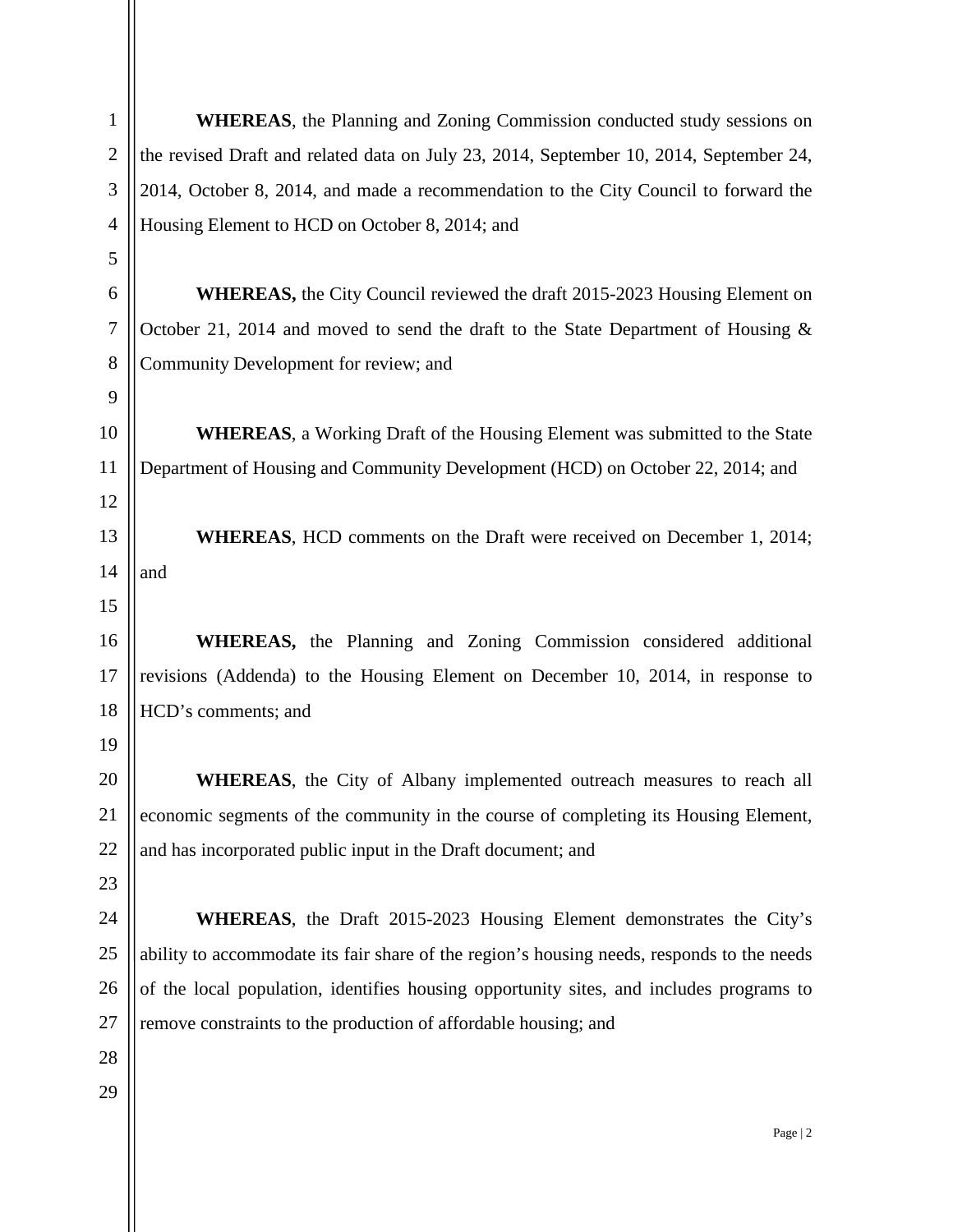**WHEREAS**, the City has prepared and circulated for public review an Initial Study which analyzes potential project impacts associated with the Housing Element, and has prepared a Mitigated Negative Declaration (MND) which includes measures to mitigate potential environmental impacts associated with Housing Element adoption; and

**WHEREAS**, the MND was circulated for a twenty-one (21) day public comment period that will conclude on December 30, 2014 pursuant to Section 15073 (a) of the California Environmental Quality Act Guidelines (CEQA); and

**WHEREAS,** Planning & Zoning Commission comments and public comments on the MND have been forwarded to the City Council following the close of the comment period for a final determination;

**WHEREAS**, on January 7, 2015 the Albany Planning and Zoning Commission adopted Resolution 2015-01 recommending adoption of the Initial Study-Mitigated Negative Declaration for the 2015-2023 Albany Housing Element by the Albany City Council; and

**WHEREAS**, on January 7, 2015, the Albany Planning and Zoning Commission adopted Resolution 2015-02 recommending adoption of the 2015-2023 Housing Element by the Albany City Council; and

**WHEREAS**, a public hearing notice was published in the West County Times and posted in three public places pursuant to California Government Code Section 65090 on January 23, 2015 for the public hearing held on February 2, 2015; and

**WHEREAS**, the City Council held a public hearing and considered all public comments received, the presentation by City staff, the staff report, and all other pertinent documents regarding the proposed request; and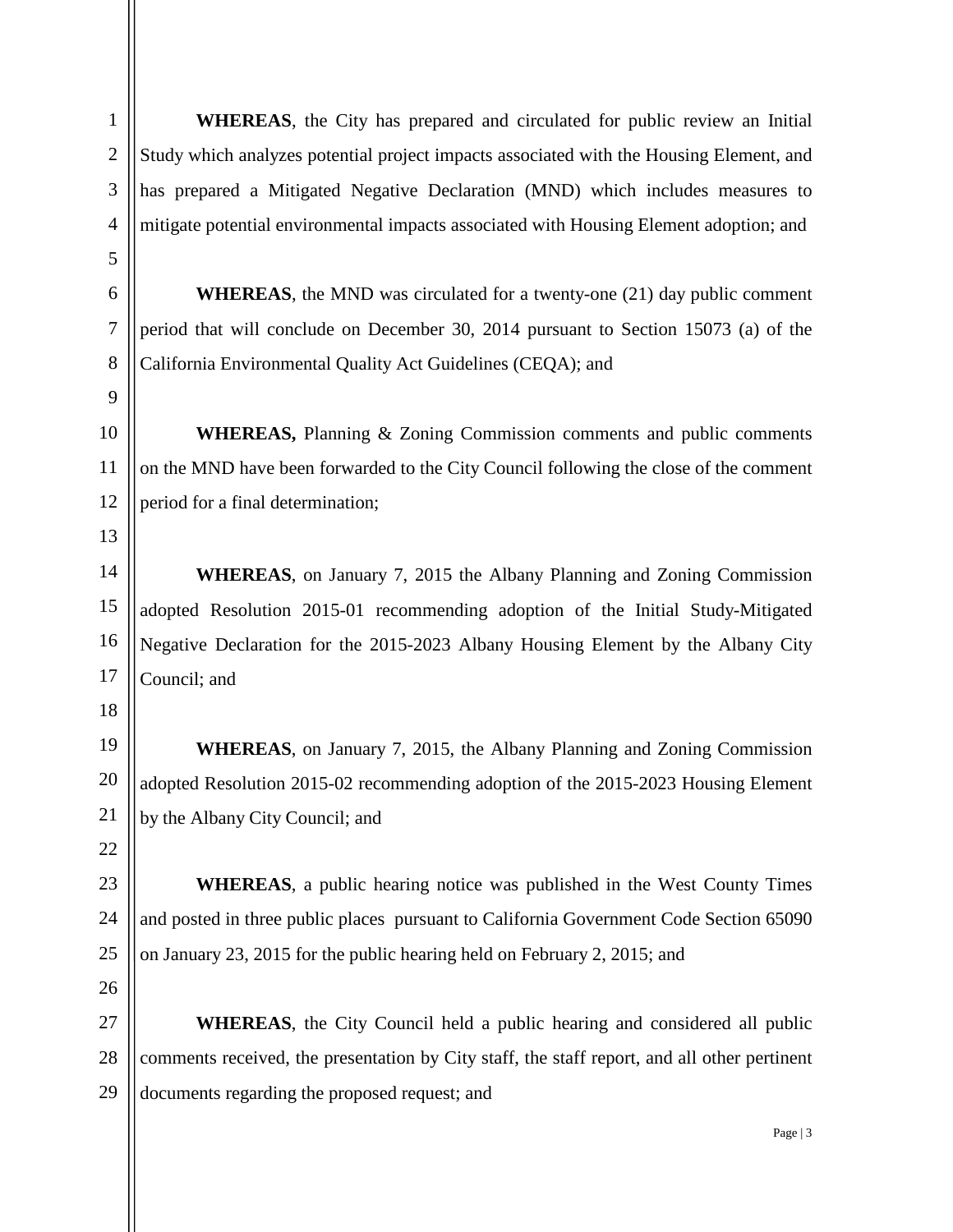| 1              | NOW, THEREFORE, the City of Albany City Council does hereby RESOLVE as |                                                                                 |  |
|----------------|------------------------------------------------------------------------|---------------------------------------------------------------------------------|--|
| $\overline{2}$ | follows:                                                               |                                                                                 |  |
| 3              |                                                                        |                                                                                 |  |
| 4              | 1.                                                                     | The proposed Housing Element has been prepared in accordance with State law     |  |
| 5              |                                                                        | and the Department of Housing and Community Development guidelines.             |  |
| 6              |                                                                        |                                                                                 |  |
| 7              |                                                                        |                                                                                 |  |
| 8              | 2.                                                                     | Adoption of the proposed Housing Element is found to be in the public interest. |  |
| 9              |                                                                        |                                                                                 |  |
| 10             |                                                                        |                                                                                 |  |
| 11             |                                                                        |                                                                                 |  |
| 12             | 3.                                                                     | The Planning and Zoning Commission has considered the Mitigated Negative        |  |
| 13             |                                                                        | Declaration in connection with the proposed Housing Element, including the      |  |
| 14             |                                                                        | Mitigation Monitoring and Reporting Program.                                    |  |
| 15             |                                                                        |                                                                                 |  |
| 16             |                                                                        |                                                                                 |  |
| 17             |                                                                        | 4. The Planning and Zoning Commission recommends Council adoption of the        |  |
| 18             |                                                                        | 2015-2023 Albany Housing Element.                                               |  |
| 19             |                                                                        |                                                                                 |  |
| 20             |                                                                        |                                                                                 |  |
| 21             |                                                                        |                                                                                 |  |
| 22             |                                                                        |                                                                                 |  |
| 23<br>24       |                                                                        |                                                                                 |  |
| 25             |                                                                        |                                                                                 |  |
| 26             |                                                                        |                                                                                 |  |
| 27             |                                                                        |                                                                                 |  |
| 28             |                                                                        |                                                                                 |  |
| 29             |                                                                        |                                                                                 |  |
|                |                                                                        |                                                                                 |  |
|                |                                                                        | Page   4                                                                        |  |